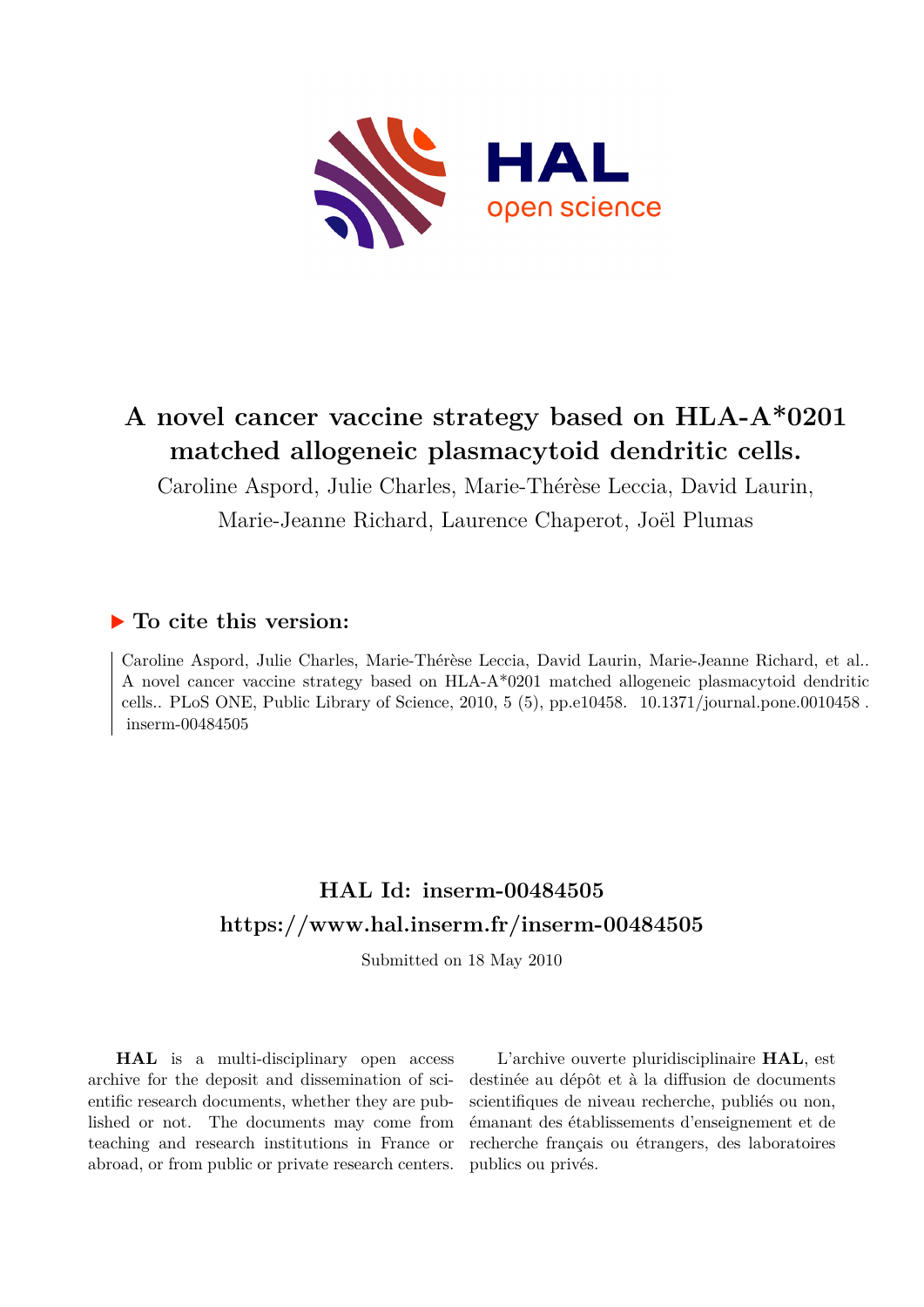

|           |                | tumor antigen mRNA expression |           |            |        |
|-----------|----------------|-------------------------------|-----------|------------|--------|
|           |                | MelA                          | GP100     | <b>TYR</b> | MAGE-3 |
| cell line | Me275          | ÷                             | +         | +          | ٠      |
|           | Mel89          |                               | +         | ┿          | ┿      |
|           | <b>COLO829</b> | $\ddot{}$                     | $\ddot{}$ | ÷          | +      |
|           | A375           |                               |           | +low       |        |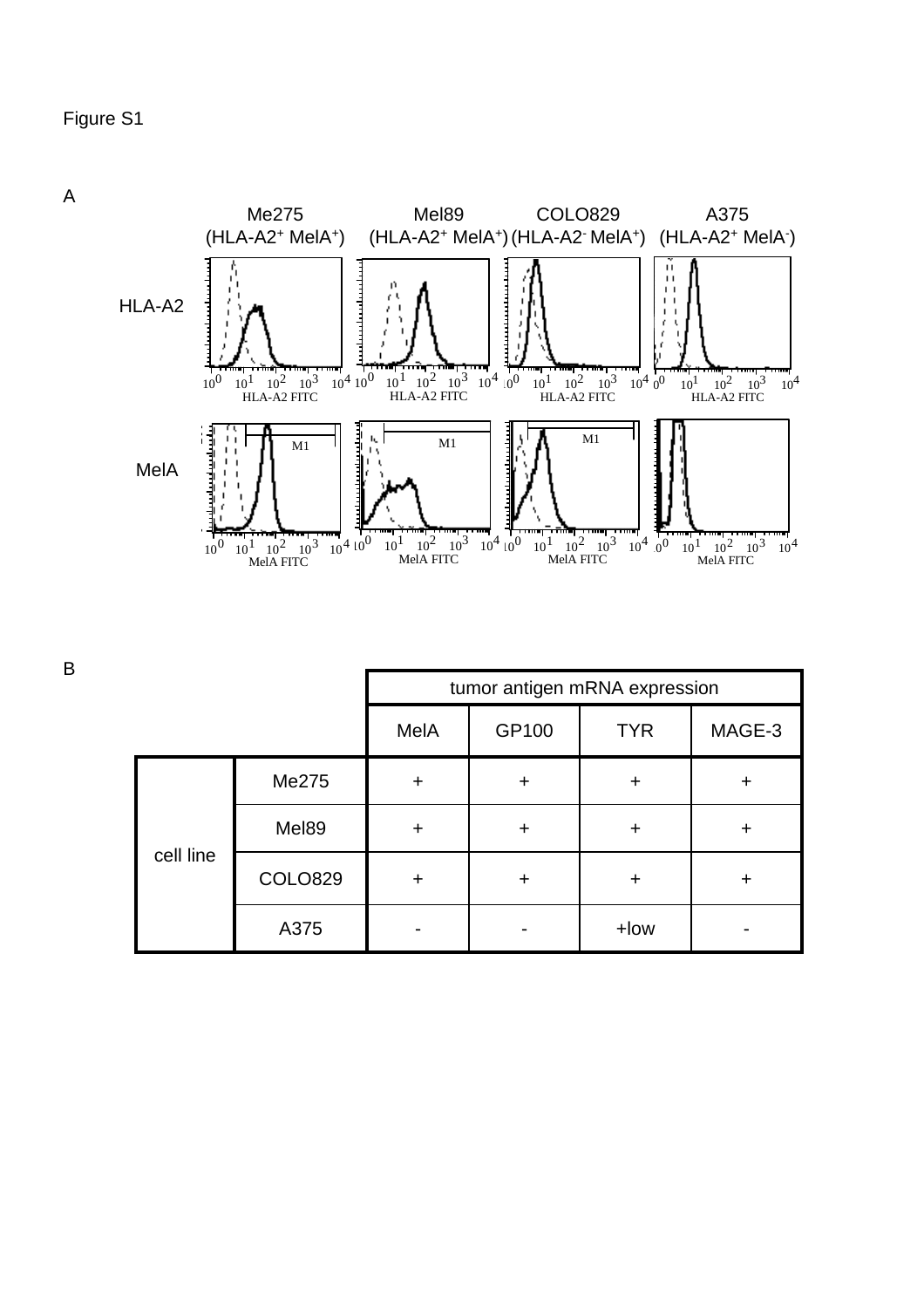A





 $\mathsf{C}$ 



 $\overline{D}$ 



B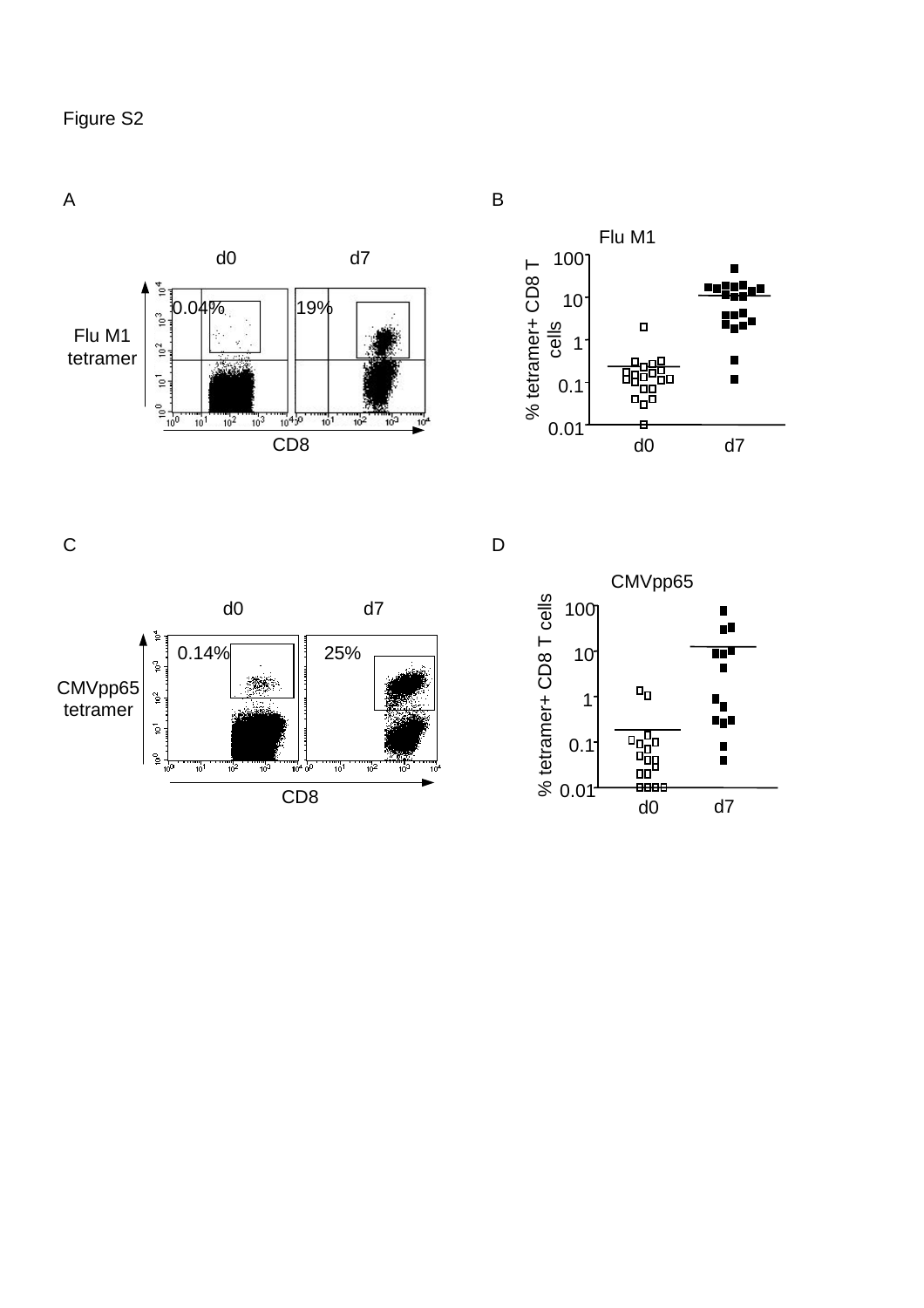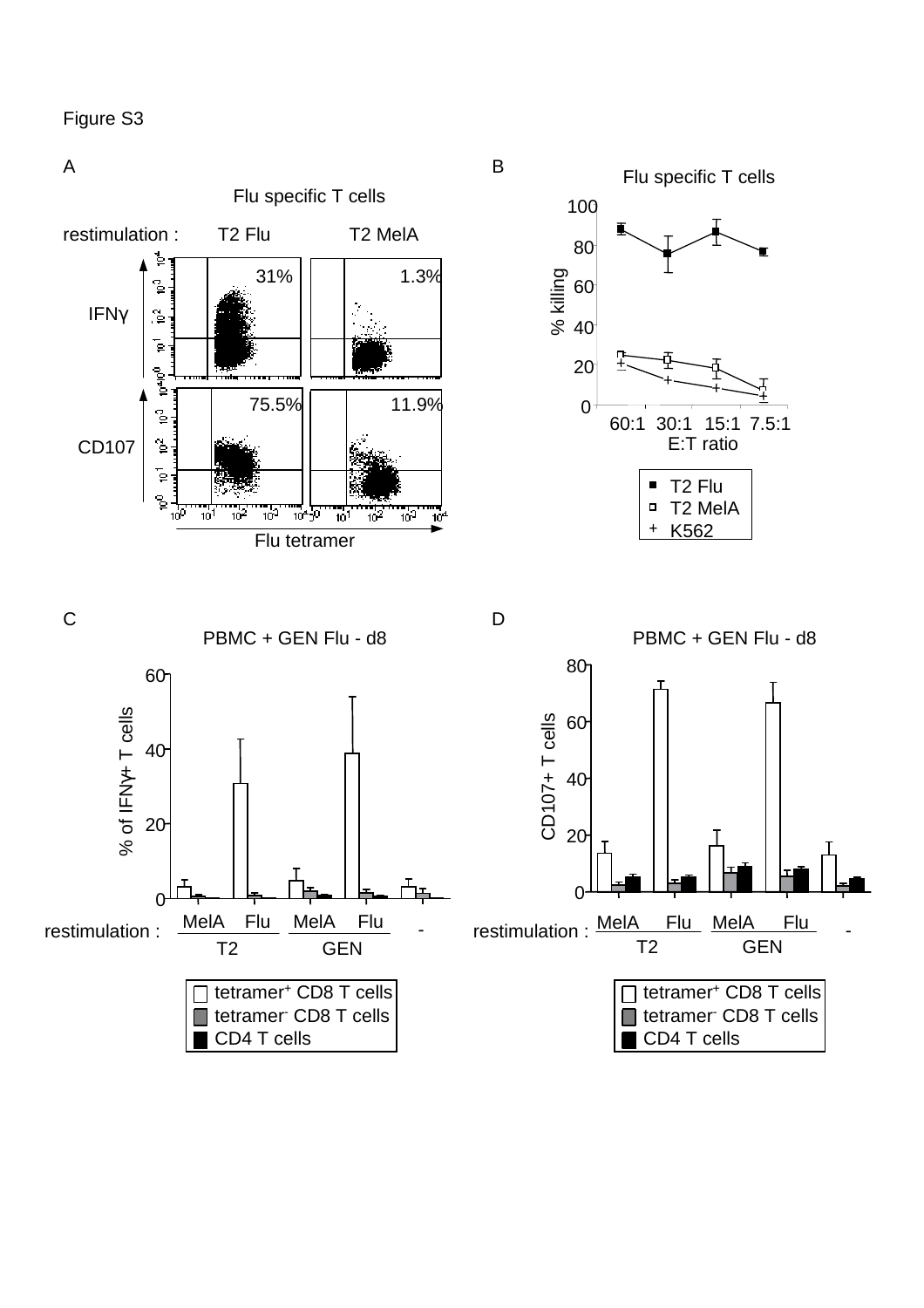response to MelA vaccination



A

B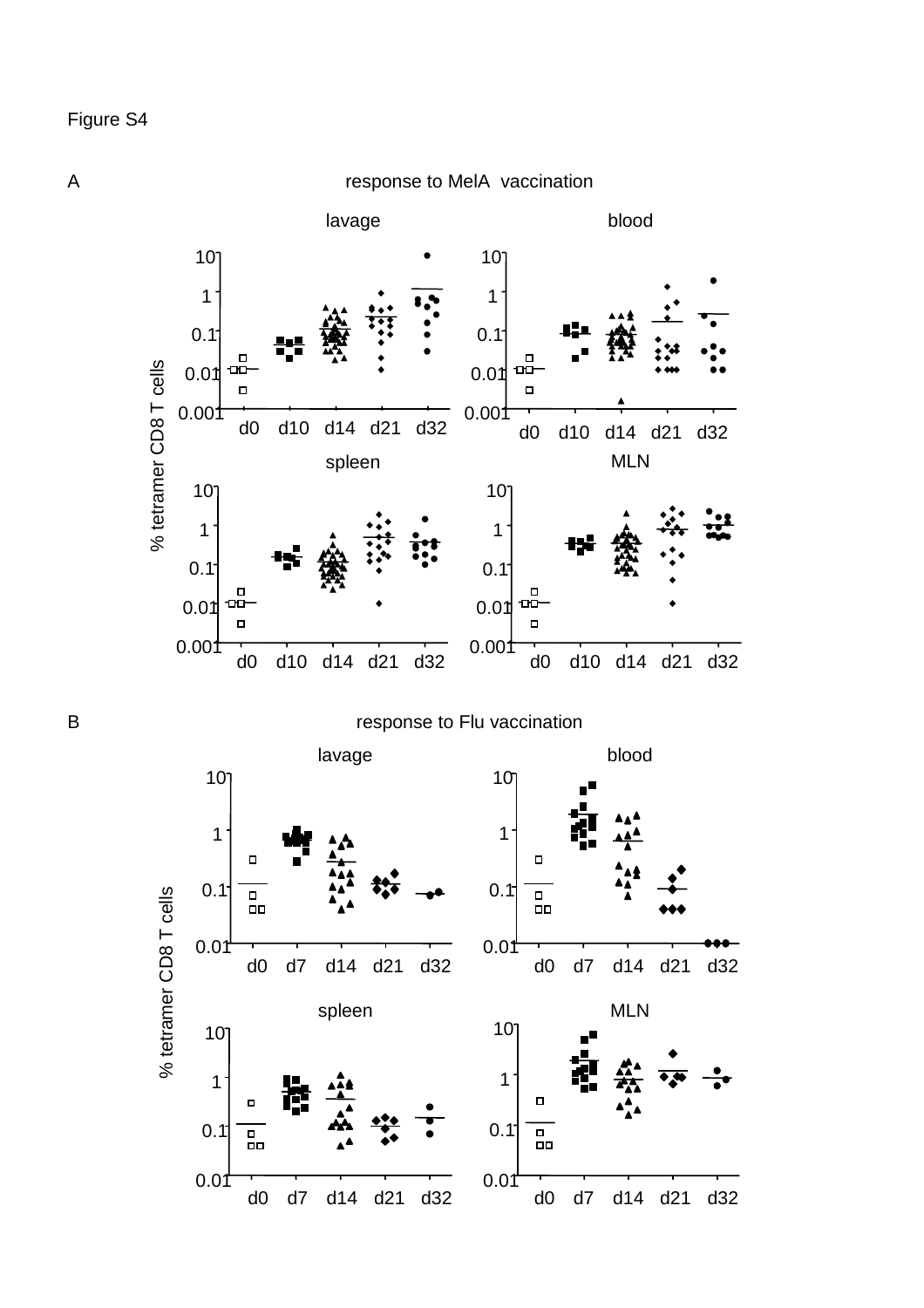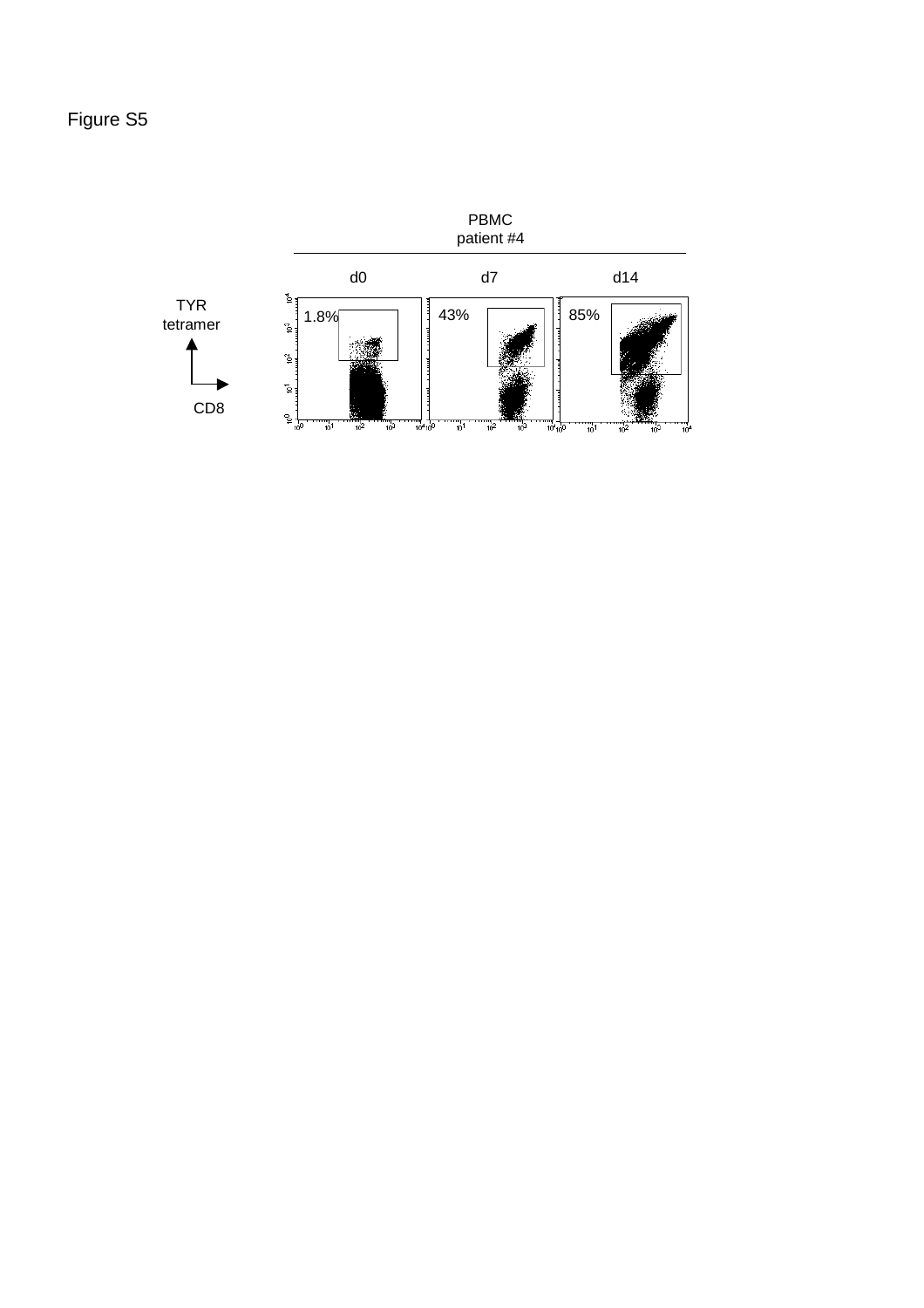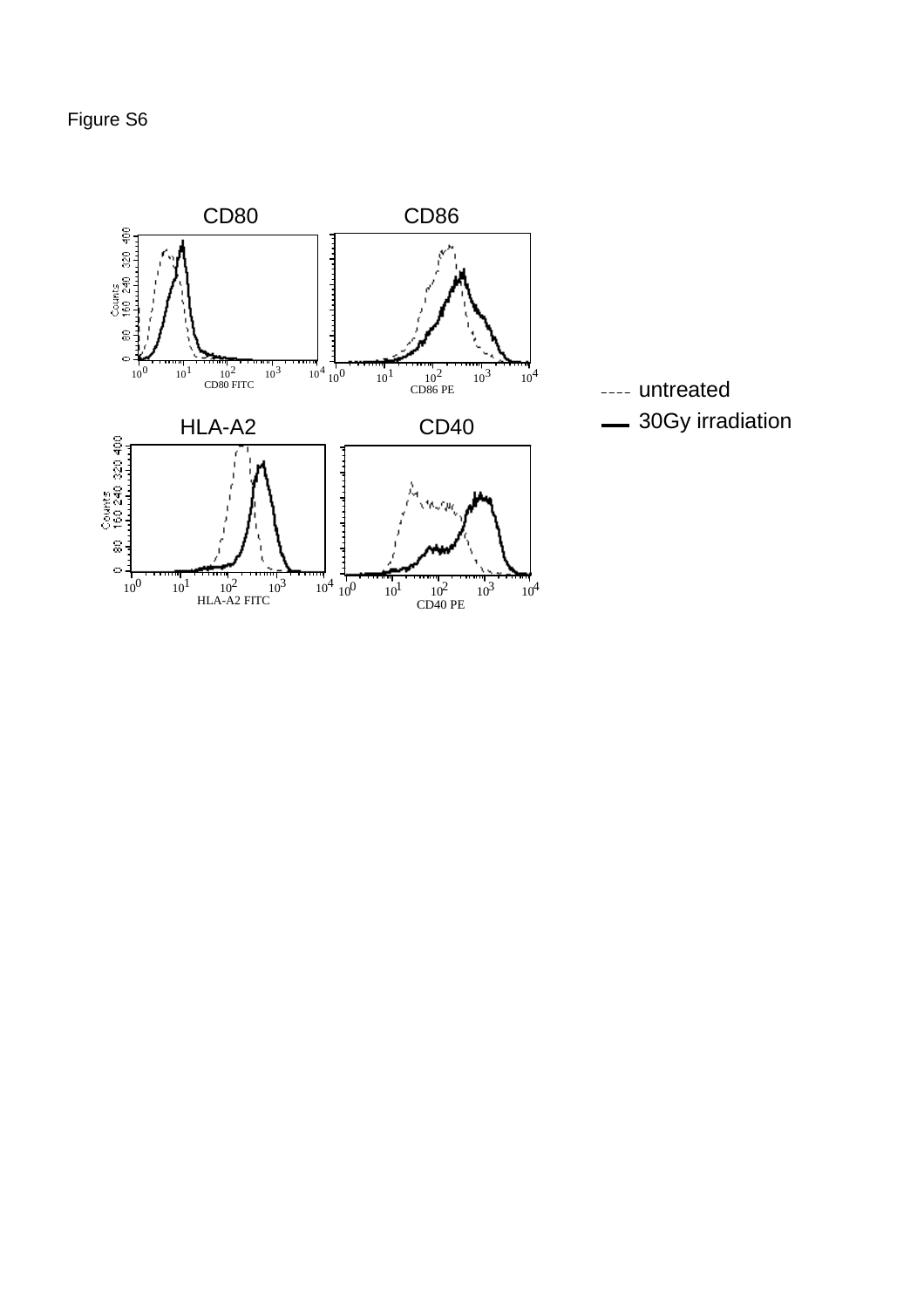Figure S7